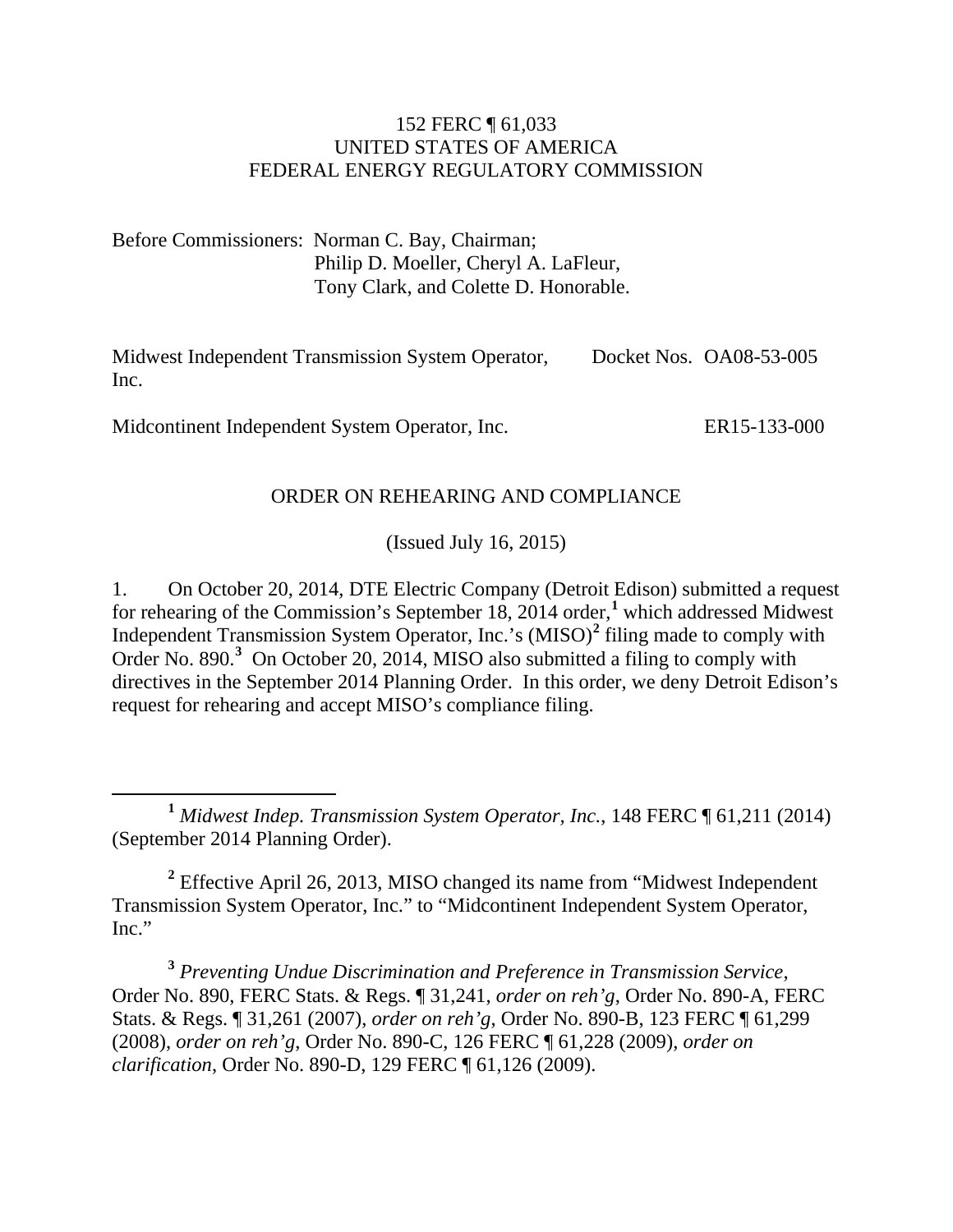#### **I. Background**

2. On December 7, 2007, MISO made its filing in Docket No. OA08-53-000 in compliance with Order No. 890's transmission planning requirements. In an order issued on May 15, 2008, **[4](#page-1-0)** the Commission accepted that compliance filing, as modified, effective December 7, 2007, subject to a further compliance filing. On August 13, 2008, MISO made its filing in Docket No. OA08-53-001 in compliance with the May 2008 Planning Order. In an order issued May 21, 2009,<sup>[5](#page-1-1)</sup> the Commission accepted that compliance filing, as modified, subject to a further compliance filing. On July 20, 2009, MISO submitted in Docket No. OA08-53-002 its filing in compliance with the May 2009 Planning Order. In an order issued on March 24, 2010,<sup>[6](#page-1-2)</sup> the Commission accepted that compliance filing, as modified, subject to further compliance filing. On April 23, 2010, MISO submitted in Docket No. OA08-53-003 its filing in compliance with the March 2010 Planning Order. In the September 2014 Planning Order, the Commission accepted that compliance filing, as modified, subject to further compliance filing. In the September 2014 Planning Order, the Commission directed MISO to file, in a compliance filing due within 30 days of the date of that order, revisions to section I.B.1.b of Attachment FF of the MISO Open Access Transmission, Energy and Operating Reserve Markets Tariff (Tariff) to state that demand-side resource solutions must span the five year planning horizon. **[7](#page-1-3)**

3. On October 20, 2014, in Docket No. OA08-53-005, Detroit Edison submitted a request for rehearing of the finding in the September 2014 Planning Order regarding the comparable treatment of a generation resource in the MISO transmission planning process. Also on October 20, 2014, in Docket No. ER15-133-000, MISO submitted a filing to comply with the directive regarding demand-side resources in the September

<span id="page-1-1"></span>**<sup>5</sup>** *Midwest Indep. Transmission Sys. Operator, Inc.*, 127 FERC ¶ 61,169 (2009) (May 2009 Planning Order).

<span id="page-1-3"></span><span id="page-1-2"></span>**<sup>6</sup>** *Midwest Indep. Transmission Sys. Operator, Inc.*, 130 FERC ¶ 61,232 (2010) (March 2010 Planning Order).

**<sup>7</sup>** September 2014 Planning Order, 148 FERC ¶ 61,211 at P 36.

<span id="page-1-0"></span>**<sup>4</sup>** *Midwest Indep. Transmission Sys. Operator, Inc.*, 123 FERC ¶ 61,164 (2008) (May 2008 Planning Order).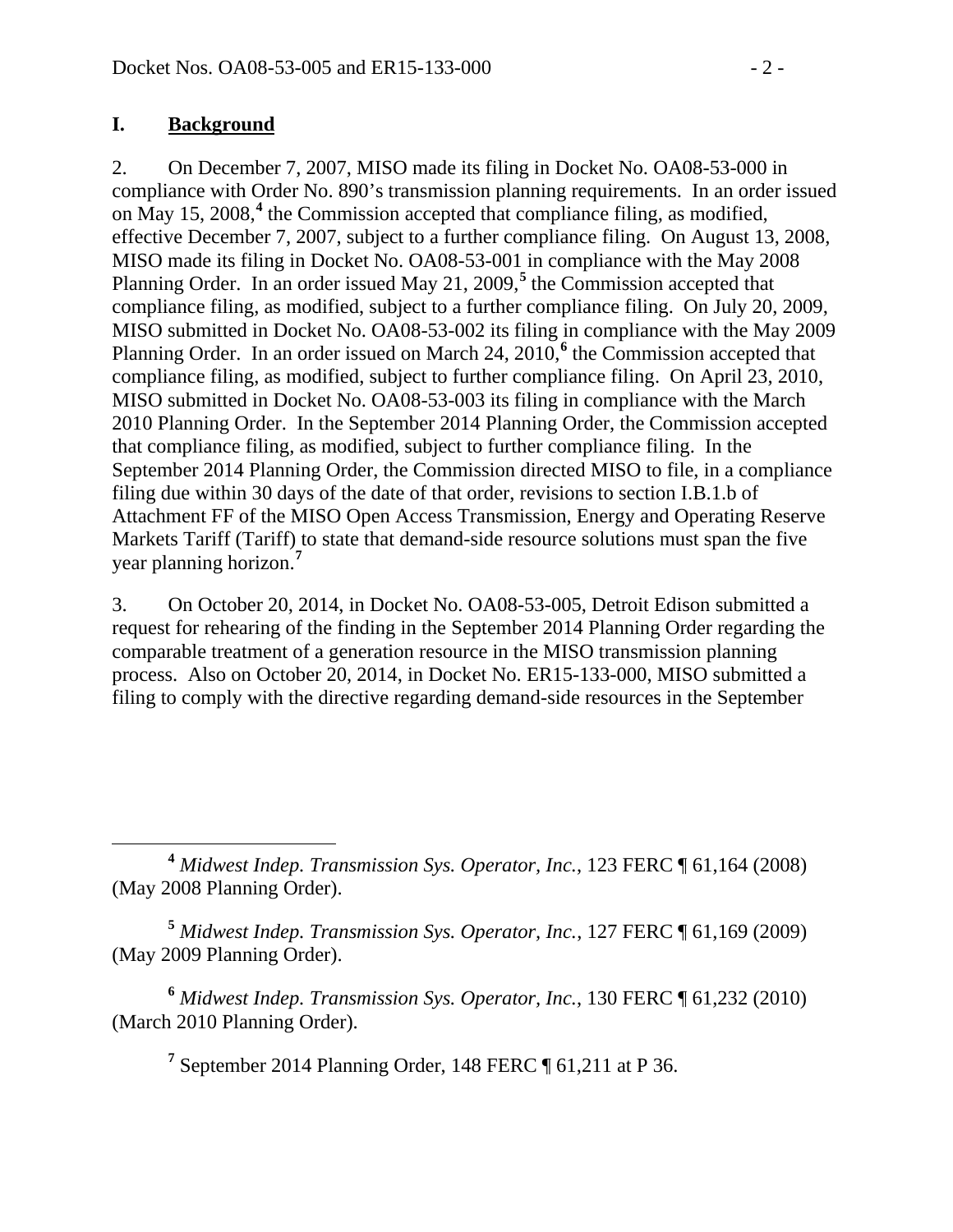2014 Planning Order, and requests that the changes take effect January 1, 2009**[8](#page-2-0)** and January 1, 2015. **[9](#page-2-1)**

## **II. Procedural Matters**

4. Notice of MISO's October 20, 2014 compliance filing was published in the *Federal Register*, 79 Fed. Reg. 64,376 (2014), with interventions and protests due on or before November 10, 2014. Consumers Energy Company submitted a timely motion to intervene.

5. Pursuant to Rule 214 of the Commission's Rules of Practice and Procedure, 18 C.F.R. § 385.214 (2014), Consumers Energy Company's timely, unopposed motion to intervene serves to make it a party to this proceeding.

### **III. Discussion**

### **A. Request for Rehearing**

### **1. September 2014 Planning Order**

6. In the September 2014 Planning Order, the Commission found, among other things, that MISO had complied with the requirement to revise the Tariff to clarify what contractual commitments will apply to generation and demand-side resource solutions to transmission needs and how those contractual commitments are comparable to the commitments that apply to transmission solutions in the MISO Transmission Expansion Plan (MTEP) process. **[10](#page-2-2)**

7. With respect to contractual commitments associated with generation resources, the Commission accepted MISO's proposal that contractual commitments associated with generation solutions require that a generator interconnection agreement be filed with the Commission pursuant to Attachment X of the Tariff by the time the alternative transmission solution would need to be committed to in order to ensure installation on the required need date.**[11](#page-2-3)**

**<sup>10</sup>** September 2014 Planning Order, 148 FERC ¶ 61,211 at P 32.

 $11$  *Id.* P 15.

<span id="page-2-0"></span>**<sup>8</sup>** MISO, FERC Electric Tariff, Attachment FF (Transmission Expansion Planning Protocol) (36.0.0).

<span id="page-2-3"></span><span id="page-2-2"></span><span id="page-2-1"></span>**<sup>9</sup>** MISO, FERC Electric Tariff, Attachment FF (Transmission Expansion Planning Protocol) (37.0.0).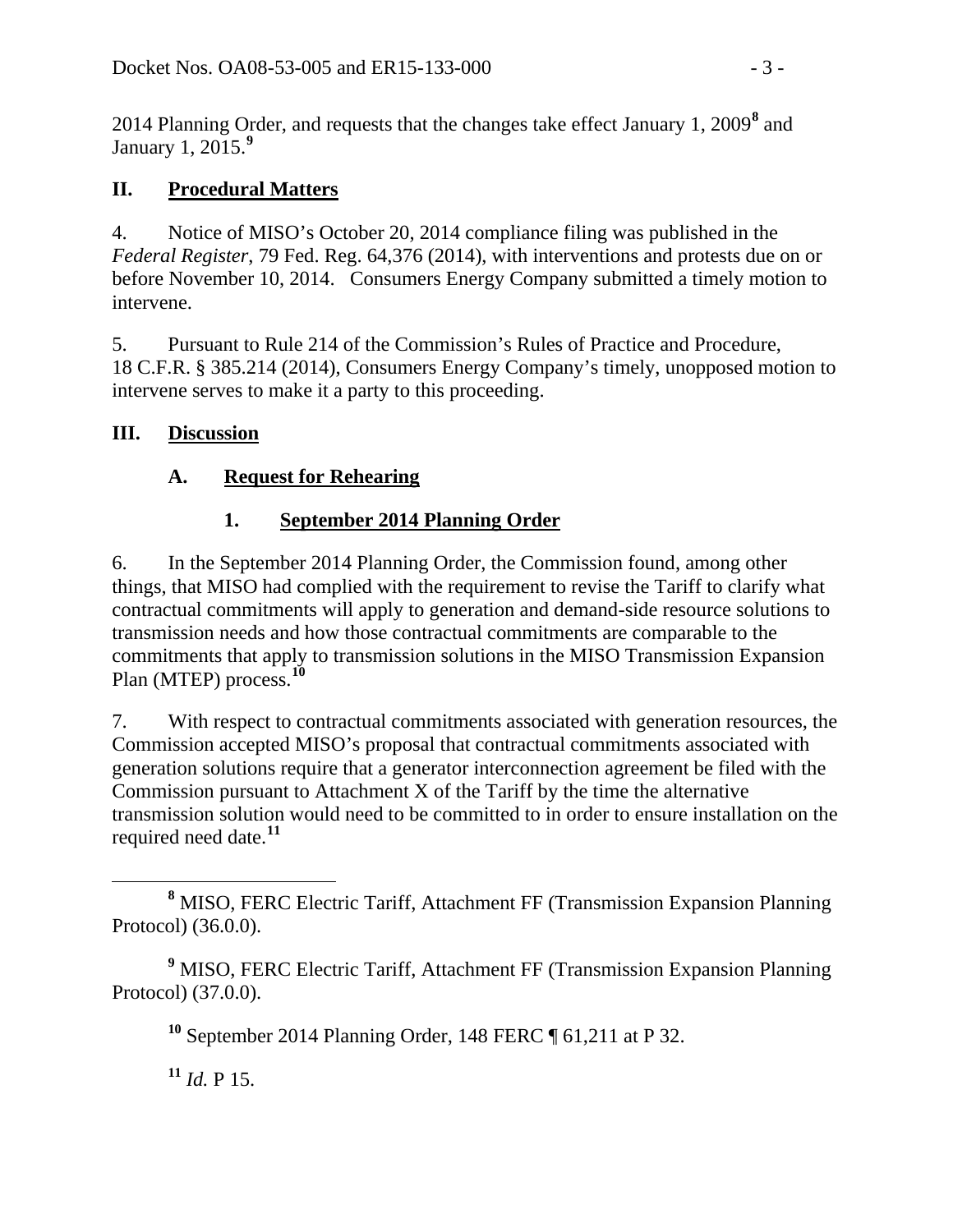8. The Commission disagreed with Detroit Edison's argument that the length of time it takes to complete generator interconnection studies puts proponents of a potential generation solution to a transmission need at a disadvantage. The Commission explained that stakeholders will not have to wait until September 15 (the date by which transmission projects must be proposed in the MTEP process) to evaluate transmission needs since they will have access by June to base power flow models with sufficient information to evaluate the transmission system and identify generation alternatives to meet potential transmission needs.<sup>[12](#page-3-0)</sup> The Commission stated that, in the instance where it takes longer to study a potential generation solution due to insufficient transmission capacity to support the proposed generator interconnection request, such that the generation alternative cannot be committed to prior to the date that it is necessary to commit to the transmission solution, the particular generation solution would not yet be a valid alternative that can be evaluated within the time horizon required to meet the system need.**[13](#page-3-1)**

9. The Commission also noted that a generator that may mitigate a particular transmission need is likely being evaluated in the interconnection process long before the April deadline for stakeholders to present alternative solutions in the annual Sub-Regional Planning Meeting process. The Commission stated that, furthermore, MISO's planning practices include quarterly reviews that consider changes to system configurations, including the interconnection, or pending interconnection, of a resource that has completed the interconnection process and has filed with the Commission an interconnection agreement pursuant to Attachment X of the MISO Tariff. The Commission stated that it was therefore not persuaded by Detroit Edison's protest and that the alternative Detroit Edison proposed was unnecessary to ensure comparable treatment of transmission, generation, and demand side resource solutions. **[14](#page-3-2)**

10. The Commission also found that MISO had provided sufficient support to demonstrate that it is appropriate to have finalized contractual commitments for alternative proposed generation and demand-side resource solutions prior to MISO's Board of Directors deciding whether to approve a transmission project as the preferred solution. The Commission found that MISO's commitment to not recommend a transmission solution for approval before the date that it is necessary to commit to the

**<sup>13</sup>** *Id.* P 33.

<span id="page-3-2"></span>**<sup>14</sup>** *Id.* P 34.

<span id="page-3-1"></span><span id="page-3-0"></span>**<sup>12</sup>** *See also id.* P 33 (referencing statement made in an answer by International Transmission Company, Michigan Electric Transmission Company, LLC and International Transmission Midwest LLC (collectively, International Transmission)). *See also id.* P 23.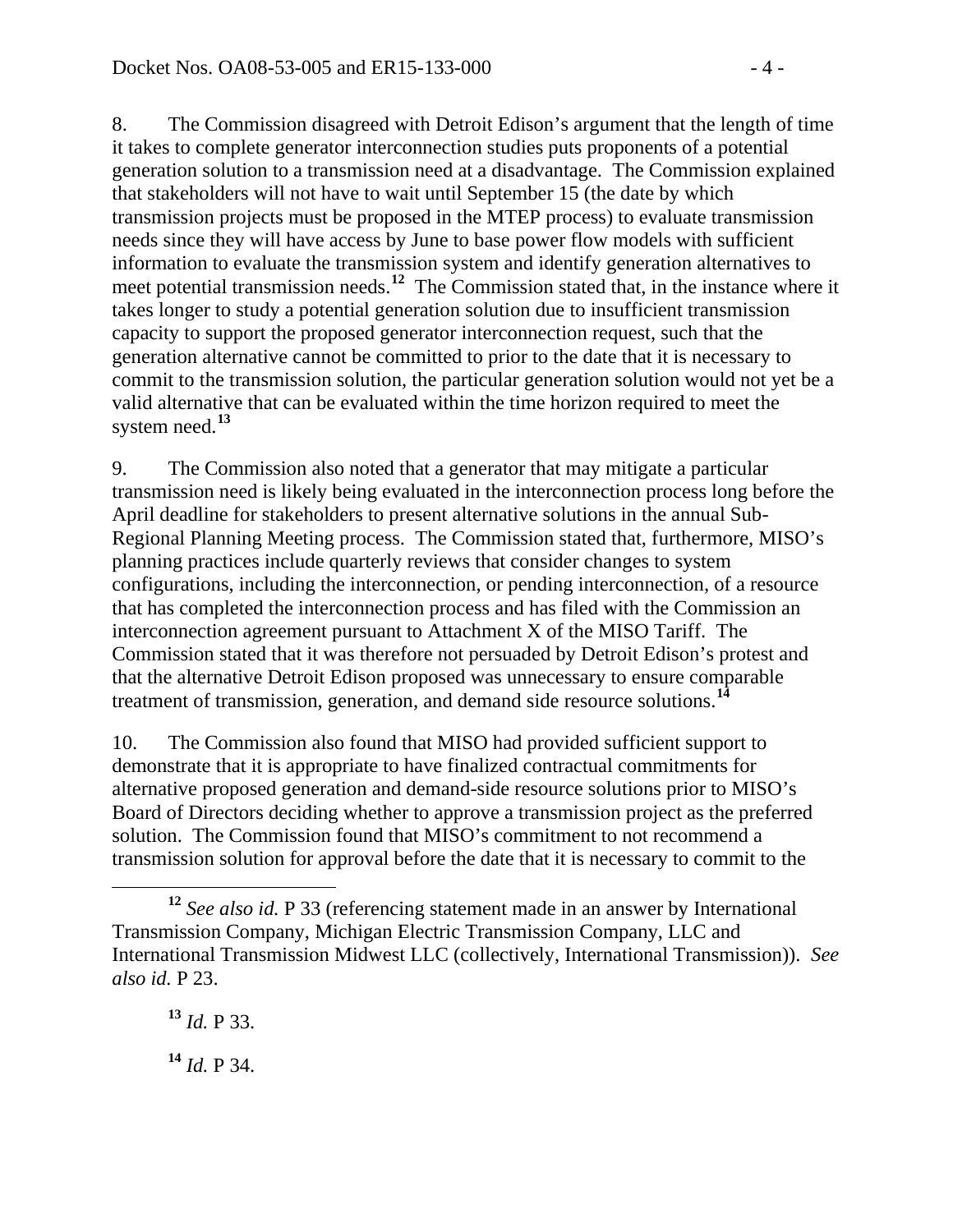transmission solution if there is an alternative generation solution with a generator interconnection agreement filed with the Commission allows for comparable treatment of generation resources.**[15](#page-4-0)**

# **2. Detroit Edison Rehearing Request**

11. Detroit Edison argues that the following Commission findings are arbitrary and capricious and not the result of reasoned decision-making based on substantial record evidence: (1) the length of time it takes to complete generator interconnection studies does not put proponents of a potential generation solution to a transmission need at a disadvantage; (2) a generator that may mitigate a particular transmission need is likely being evaluated in the interconnection process long before the April deadline for stakeholders to present alternative solutions in the annual Sub-Regional Planning Meeting Process; and (3) MISO's planning practices include quarterly reviews that consider changes to system configurations including the interconnection, or pending interconnection, of a resource that has completed the interconnection process and has filed with the Commission an interconnection agreement pursuant to Attachment X of the MISO Tariff. **[16](#page-4-1)**

12. Detroit Edison argues that it is far-fetched to believe that a proponent of a generation solution would be able to use the data a transmission owner provides by June 1 to determine that a transmission problem existed or, even if it could, offer a generation solution to that problem in the allowed timeframe. Detroit Edison asserts that a proponent of a generation solution will not have the information it needs until September 15, which is when a transmission owner must identify and submit new transmission projects within the MTEP process. Detroit Edison argues, therefore, that the Commission incorrectly concluded that proponents of generation solutions to transmission needs will have the necessary information for three additional months, which additional time would presumably have enabled a generation solution to be evaluated in MISO's interconnection process and have an interconnection agreement executed prior to the April deadline for submitting alternatives to transmission projects proposed in the preceding September.**[17](#page-4-2)**

<span id="page-4-0"></span>13. In addition, Detroit Edison argues that the Commission erred by finding that a generator that may mitigate a particular transmission need is likely being evaluated in the interconnection process long before the April deadline for stakeholders to present

**<sup>15</sup>** *Id.* P 35.

<span id="page-4-1"></span>**<sup>16</sup>** Detroit Edison Request for Rehearing at 4-5.

<span id="page-4-2"></span> $17$  *Id.* at 5-6.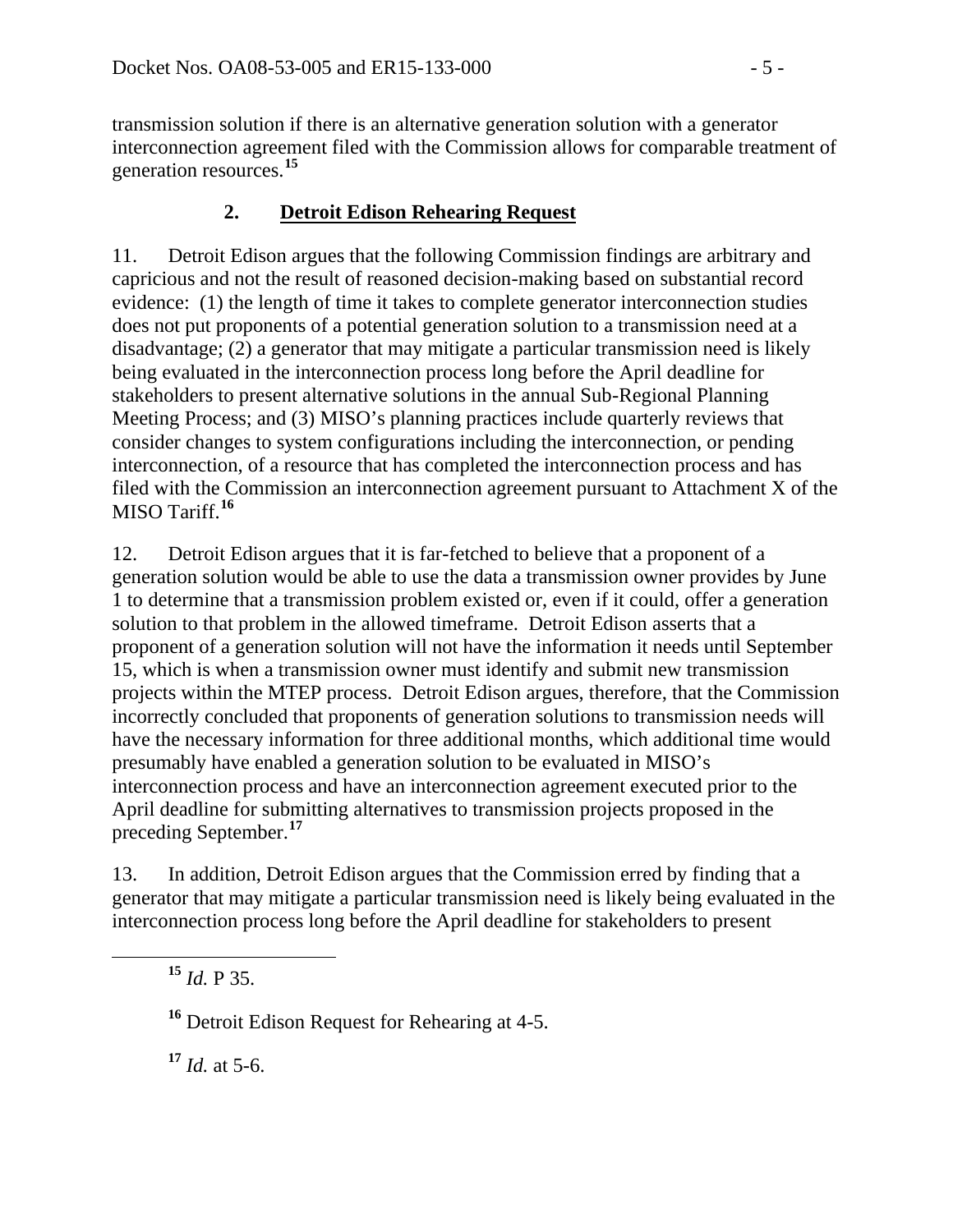alternative solutions. Detroit Edison states that a generator in the interconnection process, particularly one with a signed interconnection agreement, is considered operational in the current transmission planning process and, therefore, any identified transmission projects in the current MTEP process will be those that are identified as being needed *in addition* to a generator that has already been evaluated as a result of being in the interconnection process. Detroit Edison asserts that, as a result, if a generator must have a signed interconnection agreement before it can be considered in the transmission planning process, then any new generation alternatives would be precluded from ever being evaluated against the newly identified transmission need.**[18](#page-5-0)**

14. Detroit Edison further argues that the Commission erred by finding that MISO's planning practices include quarterly reviews that consider changes to system configurations, including the interconnection, or pending interconnection, of a resource that has completed the interconnection process and has filed an interconnection agreement with the Commission. Detroit Edison argues that, while MISO may claim that it continues to consider alternatives that may arise following the approval of a transmission solution by MISO's Board of Directors, MISO has no process to accept those alternatives other than the time period allowed for under the MTEP process. Detroit Edison states that, as described in its original protest, the transmission owners identify projects on September 15 during the planning year, and alternatives to those projects must be offered by April 15. Detroit Edison asserts that, once the MTEP process concludes and the alternative is not accepted, then there is no other opportunity for stakeholders to submit alternatives or for MISO to consider those alternatives. Detroit Edison states that, practically speaking, if a stakeholder were to offer an alternative outside of the planning cycle, the transmission owner that had already begun its development process as a result of approval by MISO's Board of Directors (e.g., right of way acquisition, completed design and engineering, ordered material, and obtained permits) would vehemently object, preventing the consideration of any generation alternative.

### **3. Commission Determination**

15. We deny Detroit Edison's request for rehearing. We continue to find that MISO's Tariff provides a just and reasonable description of the contractual commitments that will apply to generation resources and how those contractual commitments are comparable to the commitments that apply to transmission solutions.

<span id="page-5-0"></span>**<sup>18</sup>** *Id.* at 6-7. Detroit Edison also argues that the Commission's findings on this issue in the September 2014 Planning Order will have unintended consequences with respect to MISO's designation of a generation resource as a System Support Resource (SSR). *Id.* at 7.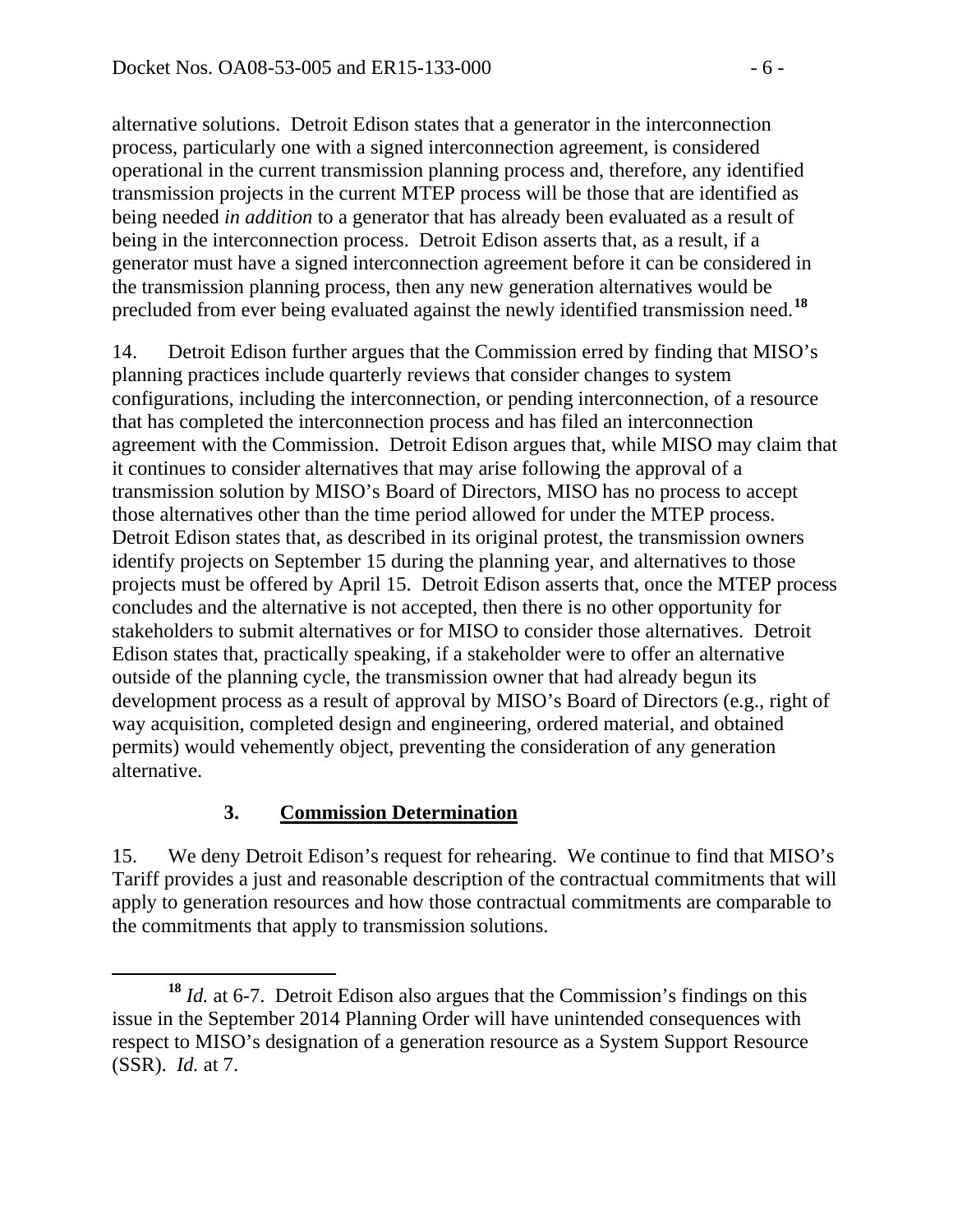16. We find unconvincing Detroit Edison's claim that a generation developer will not be able to identify possible needs on a transmission owner's system that might be addressed by a generation solution by using the base power flow models and other data transmission owners provide by June 1 of each planning cycle. In particular, Detroit Edison does not explain why a generation developer must wait until a transmission facility is proposed before it can identify potential generation solutions to the needs the transmission facility is meant to address. Just as the proponent of a transmission solution considers system needs to identify potential transmission facilities to meet those needs, so too can the proponent of a generation solution.

17. We also affirm the finding that a generator that may mitigate a particular transmission need is likely being evaluated in the interconnection process long before the April deadline for stakeholders to present alternative solutions.<sup>[19](#page-6-0)</sup> As Detroit Edison itself points out, any identified transmission facilities in the current MTEP process will be those that are identified as being needed in addition to a generator that has already been evaluated as a result of being in the interconnection process. Thus, the proponent of a generation solution can address a need that would otherwise require a transmission solution by going through the interconnection process. If a generation solution that goes through the interconnection process and has an interconnection agreement filed with the Commission does in fact address the need, MISO will not identify a transmission facility to meet the need and the generator alternative will have successfully replaced a transmission facility. It is true that a generator that does not start the interconnection process early enough may not be able to have a signed interconnection agreement in time to replace a transmission solution that has been identified. However, the Commission noted in the September 2014 Planning Order that MISO has committed to not recommend a transmission solution for approval before the date that it is necessary to commit to the transmission solution if there is an alternative generation solution with a generator interconnection agreement filed with the Commission. **[20](#page-6-1)** While Detroit Edison wants more time between when MISO identifies a system need and when MISO approves a transmission facility to meet that need to allow a generator proposed in response to the need to progress through the interconnection process and sign an interconnection agreement, comparability does not require that MISO delay approval of a transmission facility past the date the transmission facility must receive a commitment if a generator

<span id="page-6-1"></span><span id="page-6-0"></span>**<sup>19</sup>** With respect to Detroit Edison's argument that the Commission's finding on this issue will have unintended consequences with respect to MISO's designation of a generation resource as a SSR, we find that SSR designation is outside the scope of this Order No. 890 compliance proceeding.

**<sup>20</sup>** September 2014 Planning Order, 148 FERC ¶ 61,211 at P 35.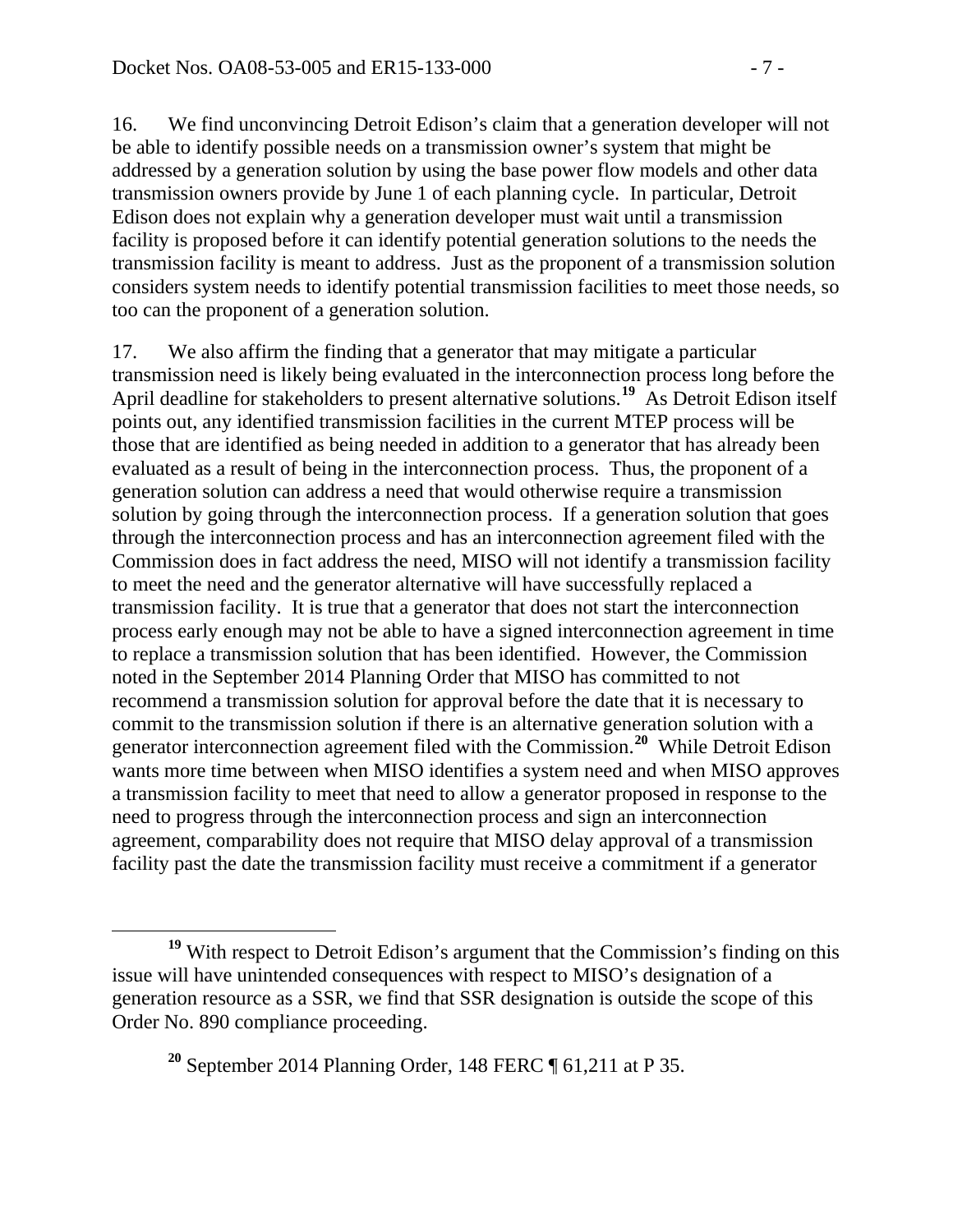alternative has not completed the interconnection process.**[21](#page-7-0)** As the Commission explained, a generation alternative that cannot be committed to (by signing an interconnection agreement) prior to the date that it is necessary to commit to the transmission solution would not yet be a valid alternative that can be evaluated within the time horizon required to meet the system need.**[22](#page-7-1)**

18. In addition, Detroit Edison does not dispute that MISO's planning practices include quarterly reviews that consider changes to system configurations, including the interconnection, or pending interconnection, of a resource that has completed the interconnection process and has filed an interconnection agreement with the Commission. Detroit Edison claims only that MISO has no process to accept potential generator alternatives for consideration after a transmission facility has been approved by the MISO Board of Directors. However, Detroit Edison does not consider the interconnection process itself. To the extent a generation developer believes a generator can displace an already-approved transmission facility, it can put the generator through the interconnection process. Once a generator has completed the interconnection process and has a filed interconnection agreement with the Commission, MISO will consider that generator as part of the quarterly review. We agree with Detroit Edison that MISO is unlikely to replace an approved transmission facility with a generation solution if the transmission developer has already begun right of way acquisition, completed design and engineering, ordered material, and obtained permits. That means only that the generation solution did not have the necessary contractual commitments for MISO to consider it a viable alternative to the transmission solution before the transmission solution had to begin being developed.

### **B. Compliance**

19. In the September 2014 Planning Order, the Commission directed MISO to revise Attachment FF, section I.B.1.b as follows:

> Contractual commitments associated with demand-side resource solutions require demonstration to the Transmission Provider of an executed contract between LSE and End-Use

<span id="page-7-1"></span>**<sup>22</sup>** September 2014 Planning Order, 148 FERC ¶ 61,211 at P 33.

<span id="page-7-0"></span>**<sup>21</sup>** Order No. 890 does not require identical treatment for all resources; it requires that transmission, generation, and demand solutions receive comparable treatment in the transmission planning process. *Cf.* Order No. 890, FERC Stats. & Regs. ¶ 31,241 at P 495 ("[W]e emphasize that similarly-situated customers must be treated on a comparable basis, not that each and every transmission customer should be treated the same**.**"). *See also* E.ON U.S. LLC, 127 FERC ¶ 61,276, at n.18 (2009).